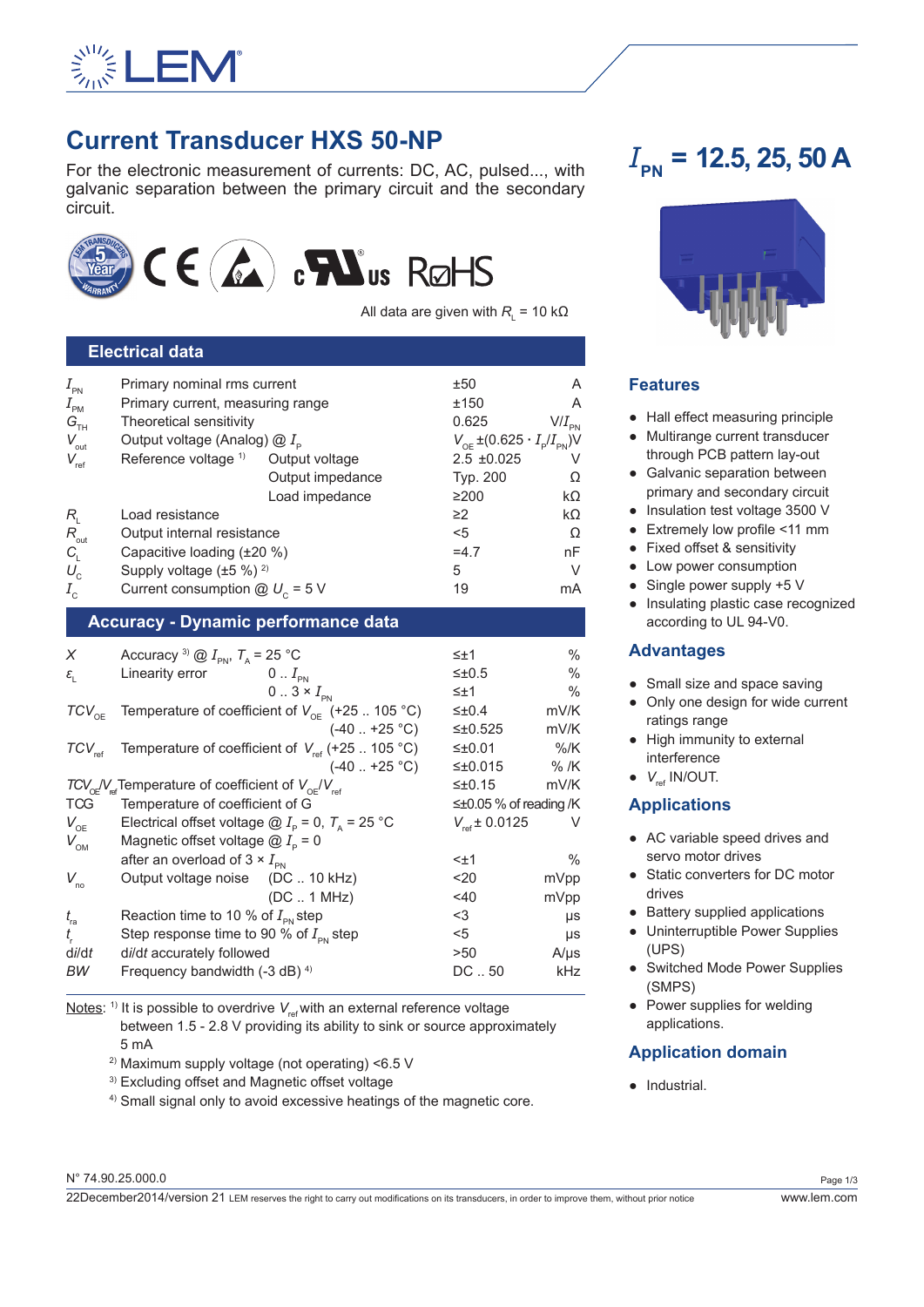

## **Current Transducer HXS 50-NP**

| <b>General data</b> |                                             |                |     |  |  |
|---------------------|---------------------------------------------|----------------|-----|--|--|
|                     | Ambient operating temperature <sup>1)</sup> | $-40$ $+105$   | °C  |  |  |
|                     | Ambient storage temperature                 | $-40$ $+105$   | °C. |  |  |
| m                   | Mass                                        | 10             |     |  |  |
|                     | <b>Standards</b>                            | EN 50178: 1997 |     |  |  |

Note: 1) UL recognized with surrounding temperature: +85 °C.

| <b>Insulation coordination</b> |                                                  |            |    |  |
|--------------------------------|--------------------------------------------------|------------|----|--|
| U,                             | Rms voltage for AC insulation test, 50 Hz, 1 min | 3.5<br>Min | kV |  |
| $d_{Cp}$                       | Creepage distance                                | >5.5       | mm |  |
| $d_{\rm{Cl}}$                  | Clearance                                        | >5.5       | mm |  |
| CTI                            | Comparative Tracking Index (group I)             | >600       |    |  |

#### **Applications examples**

**According to EN 50178 and IEC 61010-1, UL 508 standards** and following conditions:

|                             | <b>EN 50178</b>          | <b>IEC 61010-1</b> |  |
|-----------------------------|--------------------------|--------------------|--|
| $d_{\rm cp}$ , $d_{\rm cl}$ | Rated insulation voltage | Nominal voltage    |  |
| <b>Basic insulation</b>     | 600 V                    | 600 V              |  |
| Reinforced insulation       | 300 V                    | 150 V              |  |

● Over voltage category OV 3

- Pollution degree PD2
- Non-uniform field

#### **Safety**

This transducer must be used in limited-energy secondary circuits according to IEC 61010-1.



This transducer must be used in electric/electronic equipment with respect to applicable standards and safety requirements in accordance with the manufacturer's operating instructions.



Caution, risk of electrical shock

When operating the transducer, certain parts of the module can carry hazardous voltage (eg. primary busbar, power supply). Ignoring this warning can lead to injury and/or cause serious damage.

This transducer is a build-in device, whose conducting parts must be inaccessible after installation.A protective housing or additional shield could be used. Main supply must be able to be disconnected.